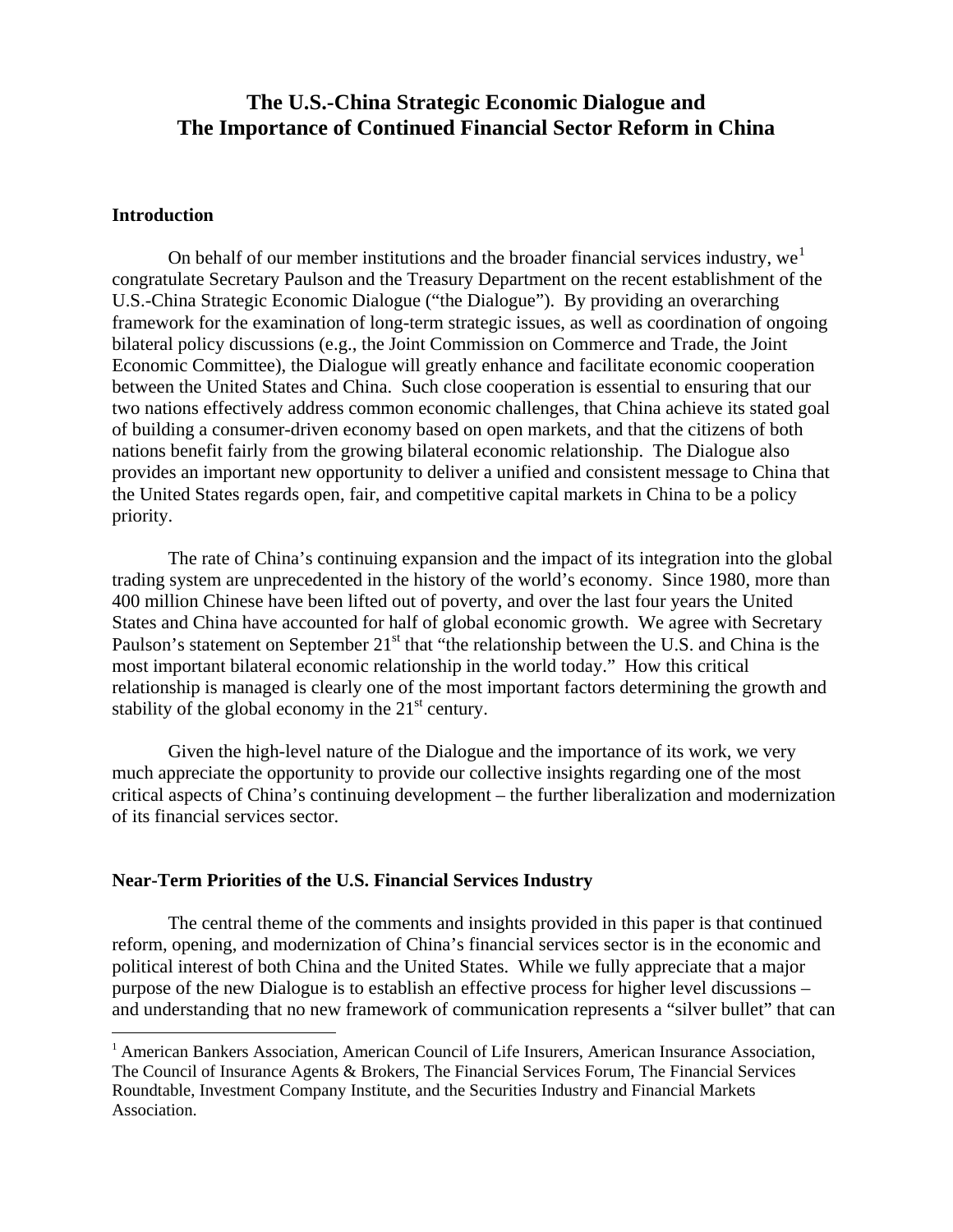be expected to immediately resolve difficult outstanding issues – we nevertheless believe that as U.S. authorities initiate the Dialogue later this month, it will be useful and important to bear in mind specific discussion objectives. The near-term priorities of the U.S. financial services industry include:

- the critical importance of open commercial banking, securities, insurance, pension, and asset management markets to promoting the consumption-led economic growth that China's leaders seek;
- the clear benefits to China of increased market access for foreign financial services firms – namely the introduction of world-class expertise, technology, and best practices – and the importance of removing remaining obstacles to greater access;
- non-discriminatory treatment with regard to licensing, corporate form, and permitted products and services;
- non-discriminatory treatment with regard to regulation and supervision;
- regulatory and procedural transparency;
- attracting sophisticated institutional investors to China's capital markets through the expansion of the Qualified Foreign Institutional Investor (QFII) and Qualified Domestic Institutional Investor (QDII) programs; and,
- priority issues from the Transitional Review Mechanism that remain unresolved.<sup>[2](#page-1-0)</sup>

## **Critical Importance of the Financial System to Any Economy**

 $\overline{a}$ 

 Capital is the lifeblood of any economy's strength and well-being, enabling the investment, research, and risk-taking that fuels competition, innovation, productivity, and prosperity. As the institutional and technological infrastructure for the mobilization and allocation of investment capital, an effective, efficient, private sector financial system is essential to the health and productive vitality of any economy.<sup>[3](#page-1-1)</sup>

<span id="page-1-0"></span> $2^2$  China's WTO accession included the Transitional Review Mechanism (TRM) as a means for ongoing review of China's compliance with its obligations, and to provide those elements of the Chinese government supportive of further economic reform with information and evidence to urge full compliance with China's WTO commitments.

<span id="page-1-1"></span> $3$  That the financial services sector should remain primarily private is a critical point. The inherently political nature of government implies that the state is ill-equipped to make capital allocation decisions. Asia's experience in the late 1990s and the experience of the former command economies of Eastern Europe and the Soviet Union make clear just how ineffective and even dangerous "policy lending" can be. In China, the alarmingly high levels of nonperforming loans that remain on the balance sheets of state-owned or controlled banks are perhaps the most conspicuous manifestation of government's misallocation of capital resources. For capital to be rationally allocated and properly priced, decisions as to who receives capital or credit, and under what terms, must be left to private initiative in a context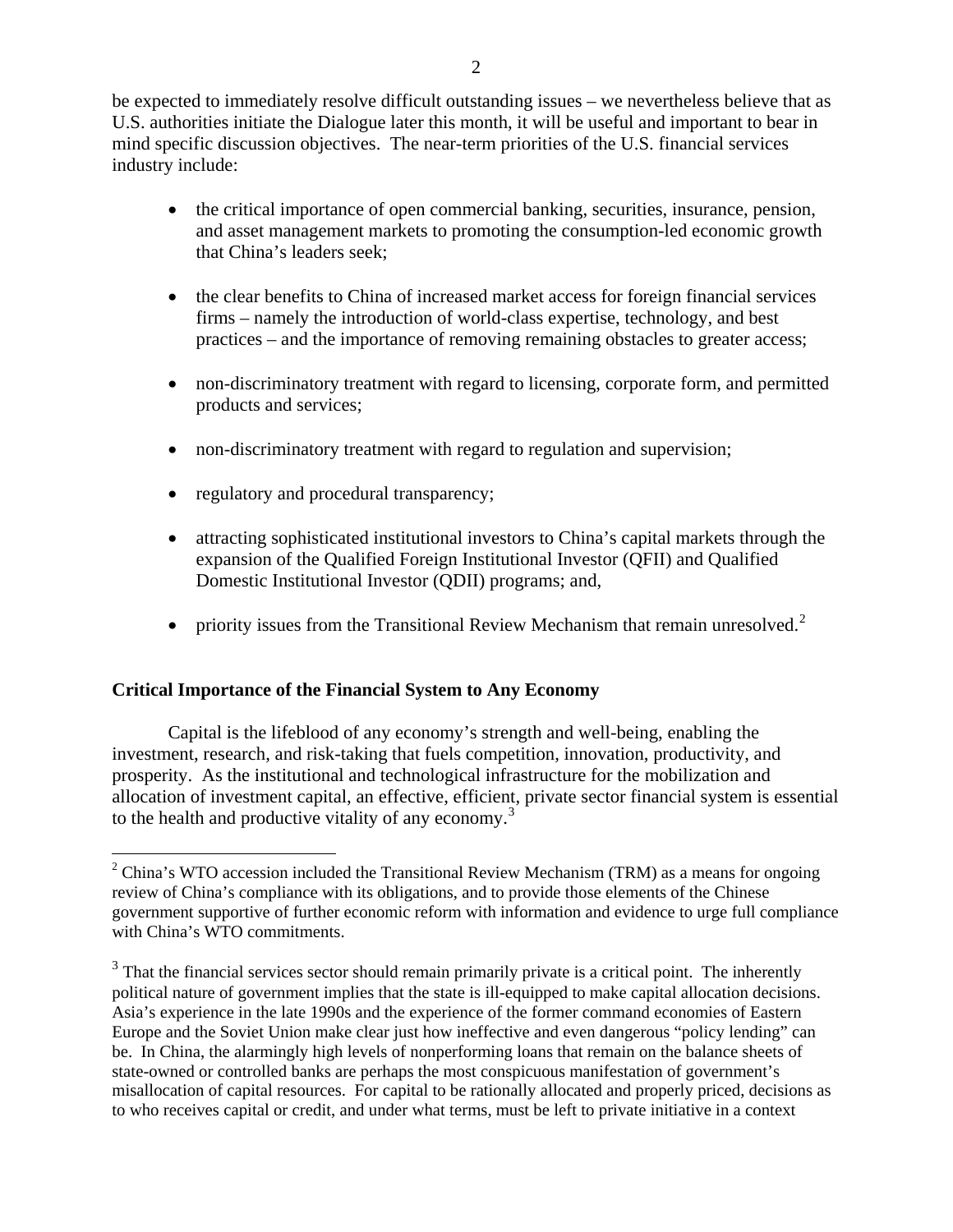As a financial sector becomes more developed and sophisticated, capital formation becomes more effective, efficient, and diverse, broadening the availability of investment capital and lowering costs. A more developed and sophisticated financial sector also increases the means and expertise for mitigating risk – from derivatives instruments used by businesses to avoid price and interest rate risks, to insurance products that help mitigate the risk of accidents and natural disasters. Financial services liberalization promotes opportunity, social justice, and stability by broadening the range of empowering savings and investment alternatives and by facilitating the development of insurance and retirement security products – all of which fosters the growth of a stable middle class, freeing governmental resources to concentrate on society's neediest. Finally, the depth and flexibility of the financial sector is critical to the broader economy's resilience – its ability to weather, absorb, and move beyond the inevitable difficulties and adjustments experienced by any dynamic economy. For all these reasons, an effective, efficient, and sophisticated financial sector is the essential basis upon which the growth and vitality of all other sectors of the economy depend. It is the "force multiplier" for progress and development, amplifying and extending the underlying strengths of a growing economy.

### **Importance of Modern Financial System to China**

 $\overline{a}$ 

Almost immediately after assuming leadership at the  $16<sup>th</sup>$  Chinese Communist Party Congress in 2002, President Hu Jintao and Premier Wen Jiabao sought to distinguish themselves as the "putting-people-first administration." They also enunciated the notion of a "scientific viewpoint of development," by which economic growth is to be balanced with social priorities such as a more equitable distribution of income, poverty reduction, education, improved medical care, and environmental protection.<sup>[4](#page-2-0)</sup> Such adjustments were necessary, according to the new regime, to establish a more sustainable course for China's long-term economic growth and to achieve a more "harmonious" – which is to say, a more equitable and stable – society.

These priorities became the framework of China's  $11<sup>th</sup>$  Five-Year Plan<sup>[5](#page-2-1)</sup>, which broadens China's development policy beyond simply promoting rapid economic growth to include a clear emphasis on "common prosperity" – that is, an effort to extend westward the economic gains enjoyed principally in China's east coast urban areas. This redefinition of economic progress marks a departure from the policies of Deng Xiaoping who, in abandoning the Maoist egalitarian principles of his predecessors in 1978, famously declared that in order for China to rise out of poverty, some must be allowed to get rich first. Over the next 25 years, China's economic model of industrial, export-led expansion produced an average annual growth rate of nearly 9 percent,

where those making the decisions have a major stake – their own capital and economic livelihood. In a properly functioning financial system, those receiving capital and credit will be the most efficient, competitive, and profitable – those most capable of producing the stream of goods and services that will enable the economy to grow and, as a result, for living standards to rise.

<span id="page-2-0"></span><sup>4</sup> See Wen Jiabao, closing speech at the Specialized Research Course for Province-Level Cadres on Establishing and Implementing a Scientific Developmentalist Viewpoint," February 21, 2004.

<span id="page-2-1"></span><sup>5</sup> The Five-Year Plan, the 11<sup>th</sup> since 1953, was approved by the fifth plenary session of the 16<sup>th</sup> Communist Party Central Committee in October of 2005 and ratified by the National People's Congress this past spring.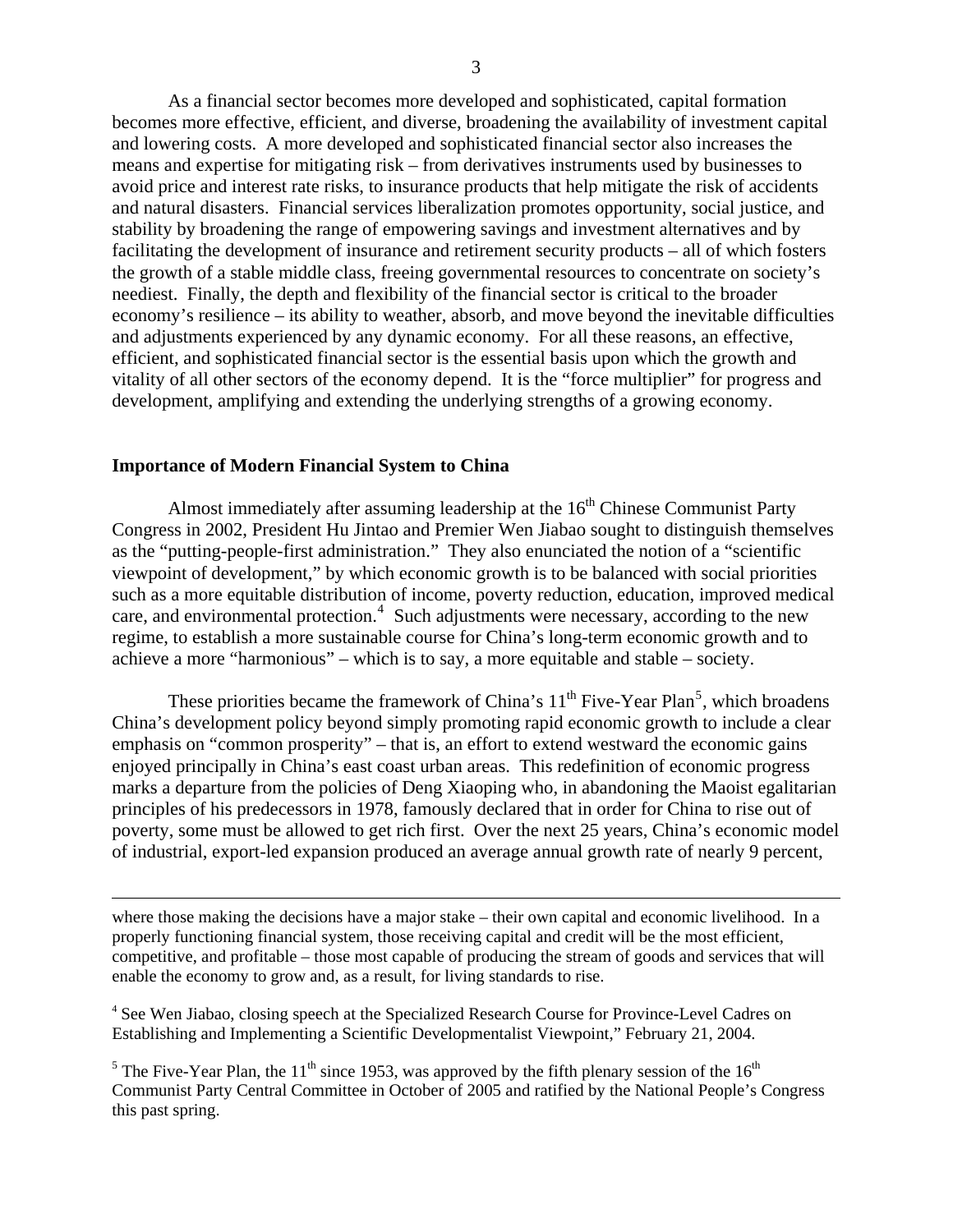transformed China into the world's fourth largest economy, and lifted some 400 million out of poverty.

Despite such remarkable progress, the structure and pace of China's economic growth has produced significant problems, both economic and social. The country's fixed investmentand export-driven development – more factories to produce more goods for world markets – has left China vulnerable to economic slowdown elsewhere in the world (particularly in the United States), and to rising energy, materials, and labor costs. The manufacturing and export focus of the economy has also led to widening disparities between rich and poor, made worse by the closing or privatization of state-owned enterprises, which had provided most healthcare services in China. There are, in effect, two Chinas – a wealthy elite and a developing middle class along the coast, and 800 million poor in the central and western interior. $\frac{6}{10}$  $\frac{6}{10}$  $\frac{6}{10}$  The worsening wealth gap and the resulting social dichotomy have led to increasing political instability. Reports indicate that as many as 100 significant incidents of protest occur in China every day.

The Five-Year Plan seeks to address the twin problems of an economy perceived as being too dependent on external demand and the social consequences of the widening wealth gap by pursuing a shift in production from industry to services, facilitating the development of domestic consumer demand, and discouraging internal investment for the purposes of producing exports. Such a fundamental macroeconomic adjustment presents enormous challenges. Government subsidization of energy, land, and other resources continues to encourage investment in fixed assets, which expanded by 30 percent in the first half of 2006. Indeed, a recent analysis by the World Bank indicates that although China's economy grew by 10.9 percent in the first half of 2006 – including a ten-year high of 11.3 percent in the second quarter – growth has continued "along familiar, largely imbalanced patterns," with the growth in manufacturing outpacing the growth in services and the growth in exports outpacing the growth in imports. "The desired shift in production from industry towards services, more reliance on domestic demand, more equally shared growth, and more environmentally sustainable growth that are aimed for in the  $11<sup>th</sup>$  Five-Year Plan has yet to begin," the Bank reported. $<sup>7</sup>$  $<sup>7</sup>$  $<sup>7</sup>$ </sup>

Activating the Chinese consumer will also prove challenging. Chinese households historically save as much as a third of their income as compared to single-digit savings rates in the United States and Europe. This pronounced propensity to save is related to the declining role of the state and the fact that most Chinese depend on their families and private savings to pay for retirement, healthcare, and the economic consequences of accidents or disasters. The Five-Year Plan calls for the establishment of a social safety net – from universal social security and medical care, to insurance schemes for unemployment and labor accidents – but such programs remain at the planning stage. $8$ 

 $\overline{a}$ 

<span id="page-3-0"></span> $6$  According to an unpublished report by the World Bank that has been shared with the Chinese government, from 2001 to 2003, as China's economy expanded by nearly 10 percent a year, average incomes of the poorest 10 percent of Chinese households fell by 2.5 percent. See "In China, Growth at Whose Cost," The Wall Street Journal, November 22, 2006.

<span id="page-3-1"></span><sup>&</sup>lt;sup>7</sup> See "China Quarterly Update," The World Bank, August 2006 and November 2006.

<span id="page-3-2"></span> $8$  In this connection, the U.S. financial services industry appreciates the Treasury Department's previous advocacy that activation of the Chinese consumer can be accelerated by China's leadership permitting,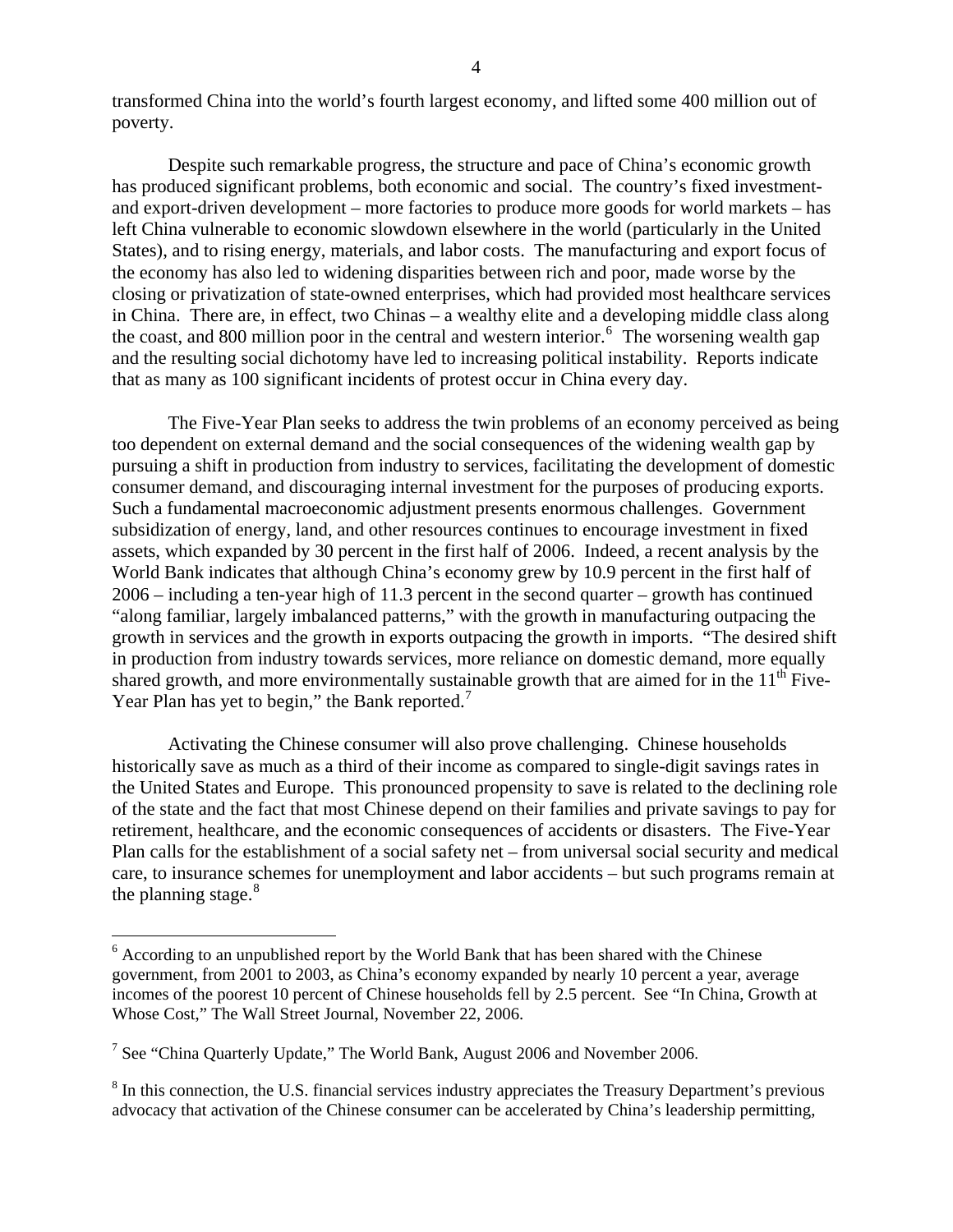As part of the policy of promoting social equality by way of more even distribution of wealth, the Plan also envisions moving hundreds of millions of rural peasants to urban centers. To achieve such an ambitious social engineering objective without creating mass urban unemployment and homelessness, China will need to create tens of millions of jobs each year for decades.

The critical importance of an efficient, open, and competitive financial system to the achievement of China's economic plan is clear. Creating the millions of new jobs that China will need each year requires maintaining exceptional rates of economic growth, which in turn will increasingly depend on an effective system for mobilizing and productively allocating investment capital. At present, China's weak banking system intermediates nearly 75 percent of the economy's total capital, compared to about half in other emerging economies and less than 20 percent in developed economies. Despite some improvements in recent years, Chinese banks' credit analysis, loan pricing, risk management, internal controls, and corporate governance practices remain inadequate. A major obstacle to better lending based on rigorous and impartial analysis has been the lack of a national credit information service to provide the information necessary for banks to competently evaluate individual loan applicants. Meanwhile, China's equity and bond markets are among the smallest and least developed in the world. More fully developed capital markets would provide healthy competition to banks and facilitate the development and growth of alternative retail savings products such as mutual funds, pensions, and life insurance products. And by broadening the range of funding alternatives for emerging companies, more developed capital markets would greatly enhance the flexibility and, therefore, the stability of the Chinese economy.

Facilitating the desired transition to a more services-based economy will require that competitively priced capital and credit be channeled to the most promising emerging service businesses, and that the array of financial products and services emerging businesses require – loans, letters of credit, accounts management services, asset management, and insurance products – be made available. At present, state-owned enterprises, though contributing only a quarter of China's GDP, receive more than a third of bank credit and account for nearly all equity and bond issues. Private enterprises, the most productive of China's economy and the engine of future growth and job creation, account for only 27 percent of bank loan balances. More developed capital markets would enhance access to bank capital by smaller businesses and consumers – banks' natural customer base – who are too often crowded out by large companies forced to rely on banks for funding.

Finally, increasing domestic demand by activating the Chinese consumer requires the availability of financial products and services – personal loans, credit cards, mortgages, pensions, insurance products, and insurance intermediary services – that will encourage and facilitate consumption. As but one example of the potential impact of modern financial products, of

indeed encouraging, the marketing of new risk protection products that would obviate the need for precautionary savings. Specifically, the leadership should encourage the development of the fledgling defined contribution pension ("enterprise annuity") system by streamlining the regulatory approval process, allowing for provision on a consolidated basis, and by implementing tax incentives to encourage individual retirement savings.

 $\overline{a}$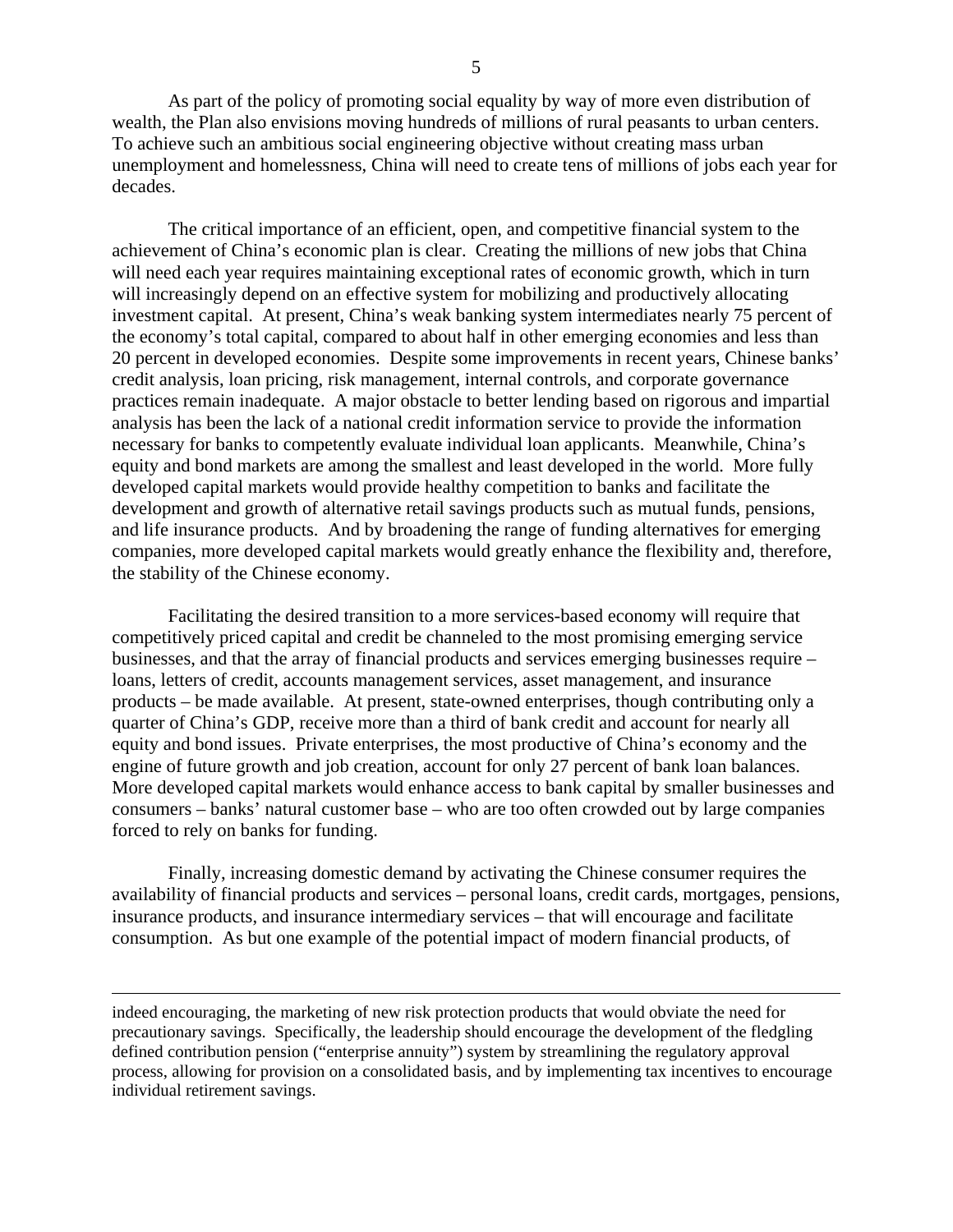China's 1.3 billion people, 480 million use cell-phones, but less than one million currently have a credit card.<sup>[9](#page-5-0)</sup>

In sum, a more modern, open, and competitive financial system would greatly enhance the productive capacity and stability of the Chinese economy and facilitate the achievement of China's economic goals, as described in the  $11<sup>th</sup>$  Five-Year Plan. Indeed, research conducted by McKinsey indicates that genuine reform of its financial system would expand China's economic output by as much as 17 percent, or an additional \$320 billion a year.<sup>[10](#page-5-1)</sup>

### **Liberalization of China's Financial System Important for the U.S. Economy**

Given that a stronger, more sophisticated, and more resilient financial system is a prerequisite to China's continued economic development, such reform and modernization is very much in the interest of American financial services providers, along with American manufacturers, farmers, and other service providers. At present, the U.S. financial services industry accounts for 5 percent of private sector jobs and contributes \$1 trillion, or more than 8 percent, to America's GDP. Fair and competitive access to China's fast-growing middle class and business sector represents an unprecedented commercial opportunity, with major implications for additional U.S. economic growth and job creation.

Moreover, as Secretary Paulson noted during his confirmation testimony in July and in announcing the Dialogue in September, a modern and competitive financial system would also facilitate important aspects of U.S. trade and economic policy with China. For example, a major reason advanced by Chinese authorities to resist further flexibility in the exchange rate is the lack of expertise on the part of China's banks, securities firms, and other businesses to develop and trade derivatives and other structured instruments used to hedge the risk associated with great currency volatility.<sup>[11](#page-5-2)</sup> The ability of U.S. financial services firms to strengthen such expertise in China would clearly diminish those concerns. In addition, successful adjustment of China's economy toward the production of services, and the activation of the Chinese consumer by reducing precautionary savings – goals that, as stated above, require a more developed, effective, and diverse financial sector – are critical to successfully addressing international trade imbalances.

<span id="page-5-0"></span><sup>&</sup>lt;sup>9</sup> See "China's Credit Card Industry is Set to Take Off," The Wall Street Journal, August 31, 2005.

<span id="page-5-1"></span> $10$  See "Putting China's Capital to Work: The Value of Financial System Reform," by Diana Farrell, Susan Lund, and Fabrice Morin, The McKinsey Global Institute, May 2006.

<span id="page-5-2"></span> $11$  Answering a question on September 21, 2006 regarding his notion of a "flexible exchange rate regime" for China, Secretary Paulson stated: "It is an exchange rate where the currency's value is set in the competitive marketplace. We're not going to be able to get there until we get China to the point where they have capital markets that are really competitive in an open financial system."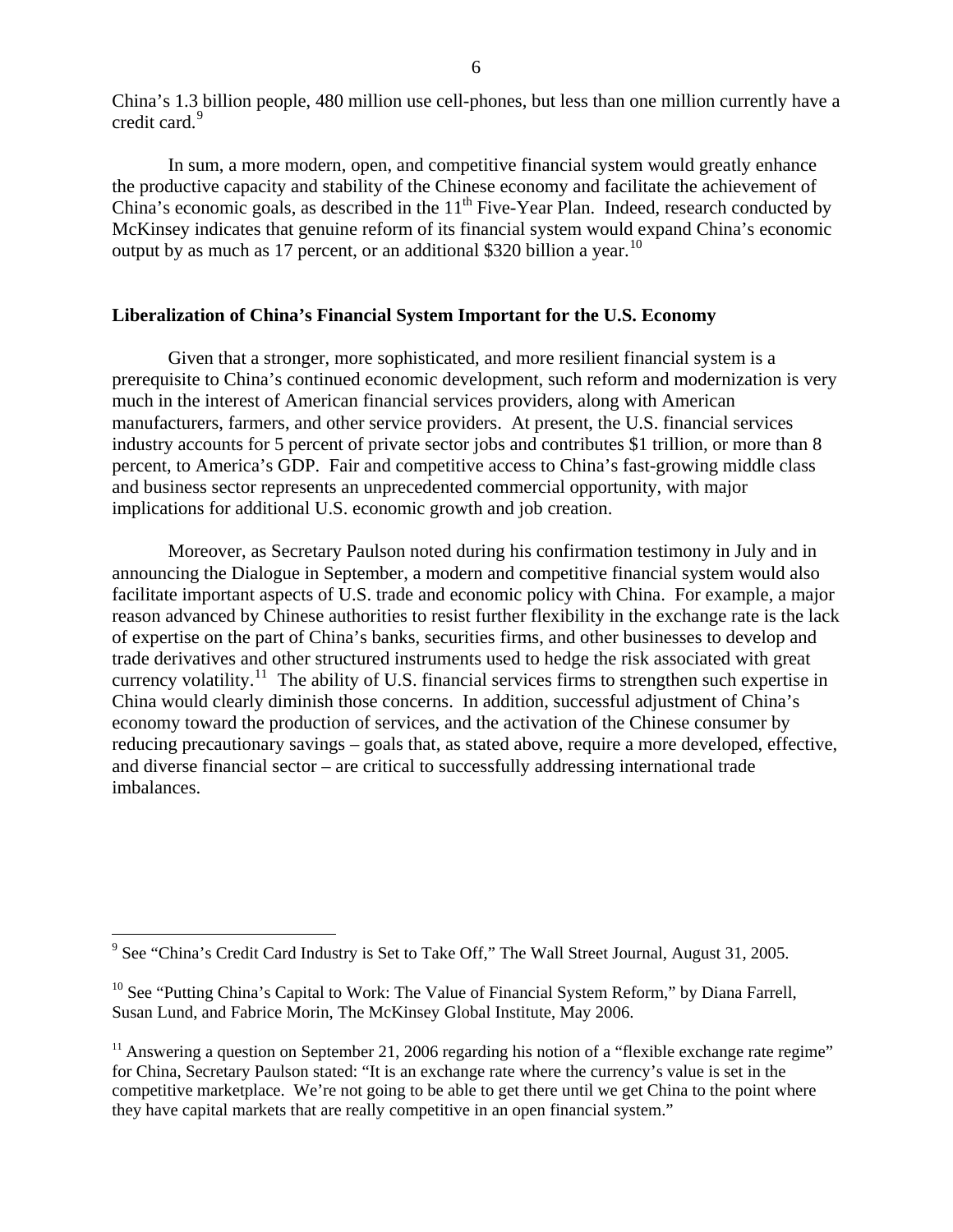### **U.S. Financial Services Industry's Policy Priorities in China**

 Academic studies have repeatedly determined that the development, expansion, and deepening of the financial sector promote faster, broader, and more sustainable economic growth, in developed and developing countries alike. Moreover, the more open a financial sector is to competition – which promotes efficiency, innovation, and productivity – the greater the benefits of the financial sector to the broader economy. Given the contribution a growing China has already made to the global economy and the tremendous potential of its further development, the challenges associated with the structural economic adjustments targeted in China's Five-Year Plan, and the unprecedented commercial opportunity a developing China represents, the U.S. financial services industry strongly supports policy steps toward achieving more open and competitive commercial banking, securities, insurance, pension, and asset management markets in China.

#### China Must Fulfill Its WTO Commitments

Under the terms of its December 2001 WTO accession, China committed to implement a set of sweeping reforms that require the lowering of barriers to trade in virtually every sector of its economy, progressively increased market access, national treatment, and regulatory transparency. The phase-in period for many of these commitments has already been completed, while in other areas, such as commercial banking, obligations must be met by December  $11<sup>th</sup>$  of this year, which will mark the five-year point since China's accession. Fulfilling these commitments has required nothing short of a wholesale institutional transformation of China's economy and the relationship between government and major industries – a transformation that has been complex, challenging, expensive, even painful, and that has no comparison in American history. In the five years since its accession, China has made tremendous progress, in some cases exceeding the requirements of its WTO commitments.

With regard to financial services, there have been, and continue to be, a number of procedural and regulatory issues that have frustrated foreign financial institutions as they have sought to take full advantage of China's commitments. For example, in 2002 the People's Bank of China (PBOC) issued working capital requirements and other prudential rules for foreign banks that far exceeded international norms. Chinese authorities have also been slow to act on foreign banks' applications and continue to permit foreign banks to open only one branch every 12 months. Similar problems have been experienced by foreign insurance companies, such as the approval of new branches on a strictly sequential basis rather than the concurrent approval enjoyed by Chinese insurance providers. In addition, in December of 2005 the China Securities Regulatory Commission (CSRC) imposed a de facto moratorium on foreign investments in Chinese securities firms.

The Treasury and Commerce departments, along with the U.S. Trade Representative's office, have worked closely with their Chinese counterparts in the context of the Financial Sector Working Group, the Joint Commission on Commerce and Trade, and other ongoing bilateral policy discussions to identify such problems and seek their swift resolution. The U.S. financial services industry understands that no agreement is self-enforcing and that active and ongoing advocacy by the relevant U.S. government agencies for complete implementation is essential. The industry appreciates these efforts to date and is hopeful that the new Strategic Economic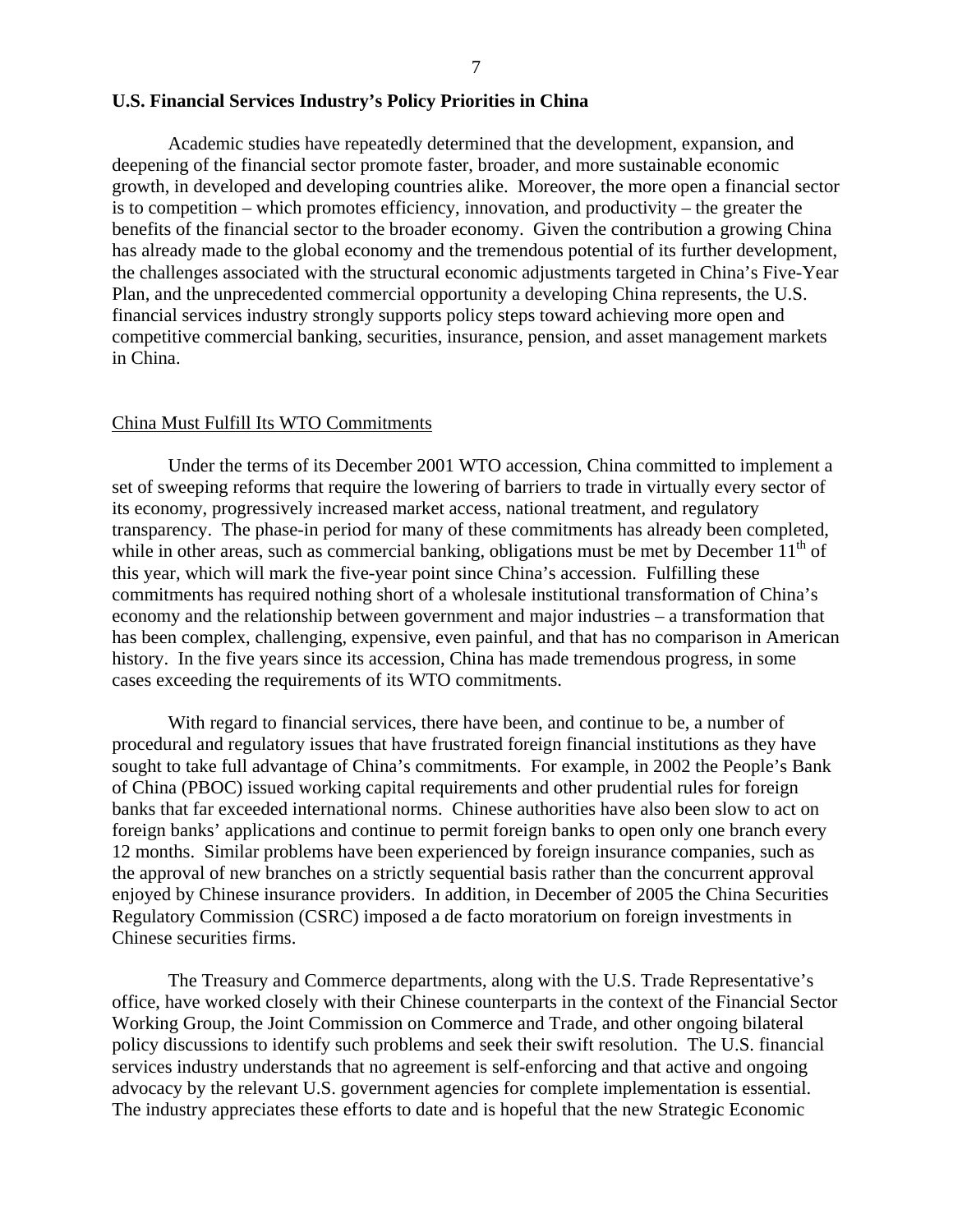It should be acknowledged that in addition to working to meet its WTO commitments, China has also taken important steps to liberalize the financial sector and to improve financial regulation. For example:

treatment, and transparency.

- the financial sector has been transformed from a single-bank system to a more diversified system with a central bank at the helm;
- meaningful steps have been taken to eliminate state-directed policy lending, and amendments to the Law on Commercial Banks and the Law on the Peoples Bank of China have laid the foundations for commercially viable lending;
- the China Banking Regulatory Commission (CBRC) was established in April of 2003 to oversee all banks in China, investigate illegal banking operations, and punish violations of law; and,
- interbank, equity, and foreign exchange markets have been established and important progress made in the use of indirect means of monetary policy.

The U.S. financial services industry applauds such efforts to open and modernize the Chinese financial system – and urges continued progress. Indeed, despite the achievements to date, China's financial sector still faces serious challenges:

- non-commercial lending to state-owned enterprises continues, although on a diminishing scale;
- the stock of nonperforming loans on banks' balance sheets remains high;
- banks are undercapitalized and lending practices, risk management techniques, new product development, internal controls, and corporate governance practices remain inadequate;
- prudential supervision and regulation of the financial sector is opaque, applied inconsistently, and lags behind international best practices; and,
- China's equity and bond markets remain small and underdeveloped.

With these problems in mind, we are of the view that efforts to build on the significant progress achieved to date should focus on: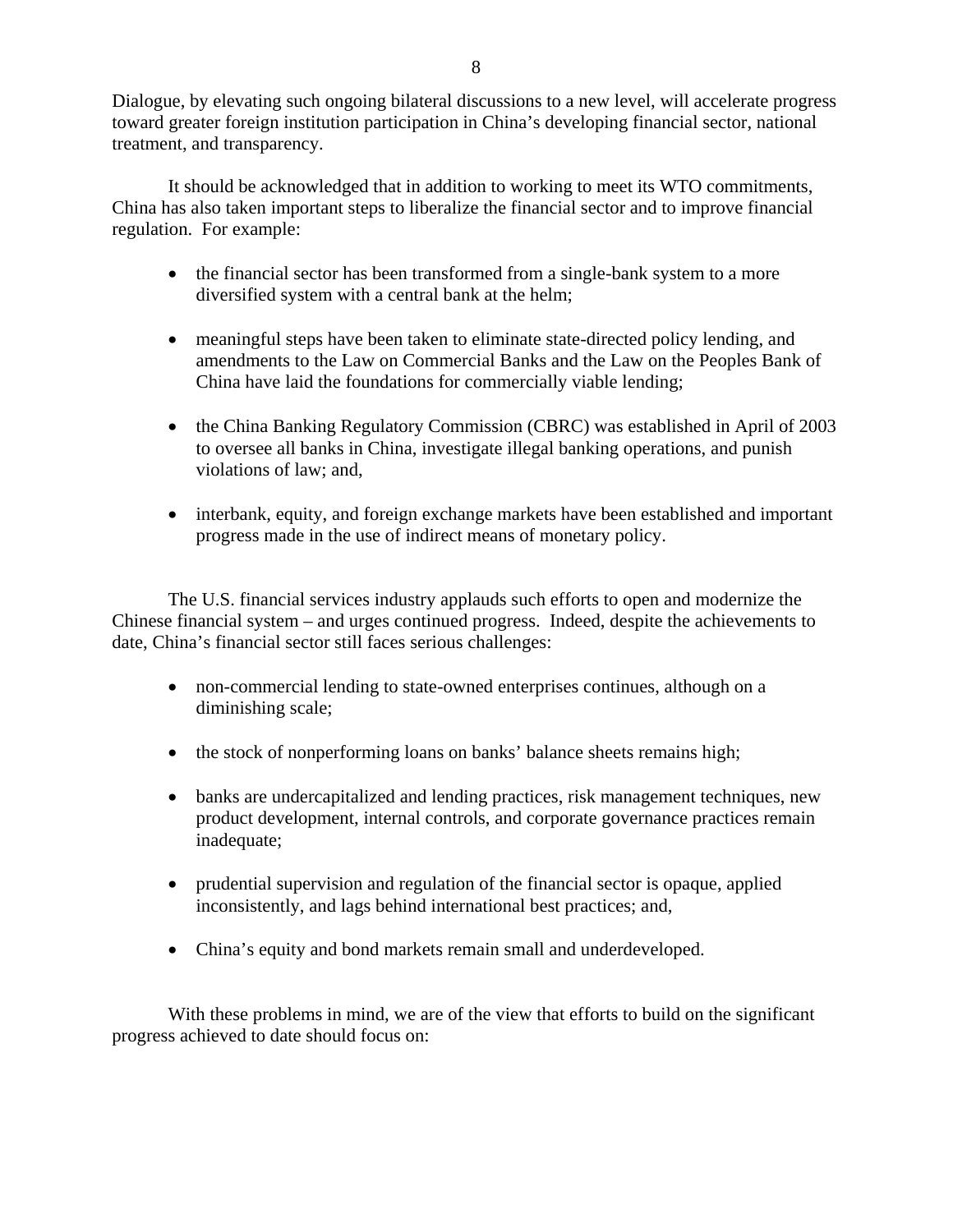- the critical importance of open commercial banking, securities, insurance, pension, and asset management markets to promoting the consumption-led economic growth that China's leaders seek;
- the clear benefits to China of increased market access for foreign financial services firms – namely the introduction of world-class expertise, technology, and best practices – and the importance of removing remaining obstacles to greater access;
- non-discriminatory treatment with regard to licensing, corporate form, and permitted products and services;
- non-discriminatory treatment with regard to regulation and supervision;
- regulatory and procedural transparency;
- attracting sophisticated institutional investors to China's capital markets through the expansion of the Qualified Foreign Institutional Investor (QFII) and Qualified Domestic Institutional Investor (QDII) programs; and,
- priority issues from the TRM that remain unresolved.

In light of the substantial liberalization of China's capital markets that was achieved within the context of China's accession to the WTO, the U.S. financial services industry urges the Treasury Department and the other relevant U.S. government agencies to address the issues highlighted above not only through the Dialogue, but also in seeking China's commitment to additional financial sector liberalization in multilateral fora such as the Doha Round of trade negotiations.

### Increased Market Access for Foreign Financial Services Institutions

 $\overline{a}$ 

The fastest and most effective way to address the current deficiencies of China's financial sector is to expand foreign institution participation. Foreign institutions bring world-class expertise and best practices with regard to products and services, credit analysis, risk management, internal controls, and corporate governance. In addition, the competition brought by foreign institutions would accelerate the adoption of such techniques and methodologies by domestic financial institutions.[12](#page-8-0)

<span id="page-8-0"></span> $12$  Secretary Paulson spoke directly to this critical point in announcing the Dialogue on September 21, 2006: "I am a very strong advocate of [China] opening up its capital markets to foreign investment. I believe when they open up and let foreign competition in, the biggest beneficiary will be China, and it will mean more jobs in the financial services industry for the Chinese people. It will mean better training. It will mean more competitive capital markets that will have all sorts of other benefits for the economy…I can't think of a single example anywhere of a situation where a country has a strong capital market system and they haven't opened themselves up to competition."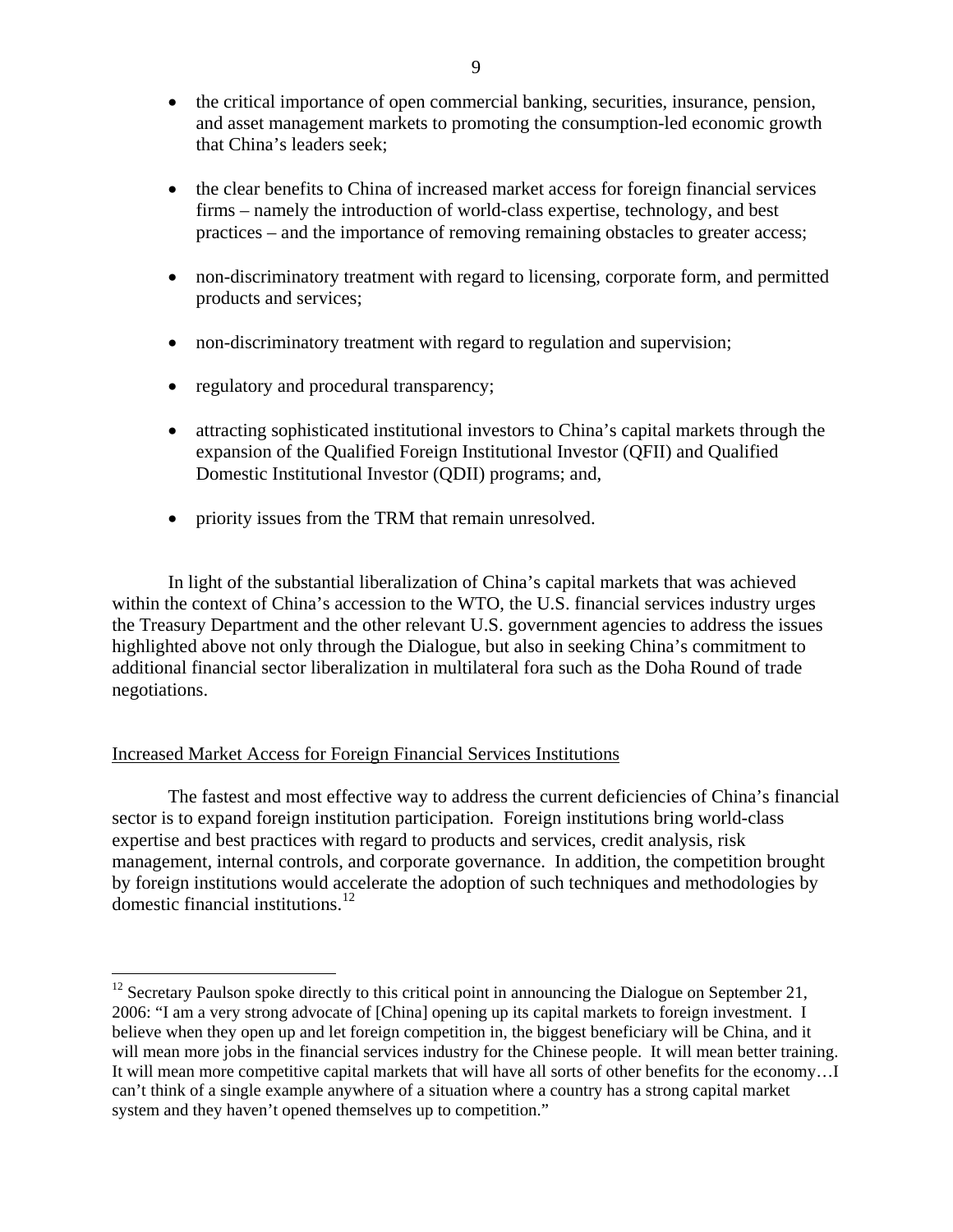Despite these clear benefits, regulatory barriers continue to impede greater participation by foreign financial institutions. For example, foreign investors in Chinese banks remain limited to 20 percent ownership stakes, with total foreign investment limited to 25 percent. Chinese authorities also continue to require three years of operation and two continuous years of profitability before foreign banks' branches are permitted to carry out local currency business. Due in large part to such obstacles, foreign financial institutions currently account for less than 2 percent of the assets of the Chinese banking system.

 The China Securities Regulatory Commission (CSRC) continues to limit foreign ownership of Chinese asset management companies to 49 percent, and since December of 2005 has imposed a de facto moratorium on foreign investments in Chinese securities firms. The moratorium is inconsistent with the letter, and is certainly a violation of the spirit, of China's WTO commitments. Foreign life insurance companies remain limited to 50 percent ownership in joint ventures and to 25 percent equity ownership of existing domestic companies.

The U.S. financial services industry urges that such restrictions on foreign ownership of Chinese financial institutions be eased and eventually eliminated, and that branching restrictions be eliminated. We also urge that China permit the supply of financial services on a cross-border basis, particularly when such services are provided to institutional investors and other sophisticated clients. For example, in order to properly mitigate large commercial risks such as marine, aviation, and transportation risk, insurance and reinsurance brokers require broad access to the global insurance markets.

### Non-Discriminatory Treatment with Regard to Licensing, Corporate Form, and Products

 Efficient deployment of the capital and other resources of foreign financial institutions in China requires the flexibility to determine which particular corporate reform – whether a whollyowned subsidiary, branch, representative office, joint venture, or majority equity investment in an existing Chinese company – is most appropriate economically and within the broader strategic parameters of the foreign institution. Restrictions on operational form can discourage foreign financial institutions from initiating business activities in China, despite finding the market attractive, which will not serve the interests of the Chinese consumer.

As mentioned above, Chinese authorities have been slow to act on foreign banks' applications, continue to permit foreign banks to open only one branch every 12 months, and continue to approve new branches of foreign insurance firms on a consecutive basis rather than concurrently. Also, many foreign insurance companies, under pressure from Chinese authorities to do so, have sought to convert branches to subsidiaries – but the approval period, which is supposed to be no more than 60 days, often stretches beyond a year.

Regulatory restrictions on the approval of new products, services, or other activities also obstruct foreign financial institutions' ability to serve the needs of Chinese customers. For example, China's authorities have yet to approve the marketing of political risk insurance products or to provide adequate tax treatment for defined contribution pension products or producer commissions to encourage the sale of sophisticated commercial insurance products. Given the importance of integrating Chinese businesses into the global trading system, U.S. nonlife insurance companies and insurance intermediaries should be permitted to market their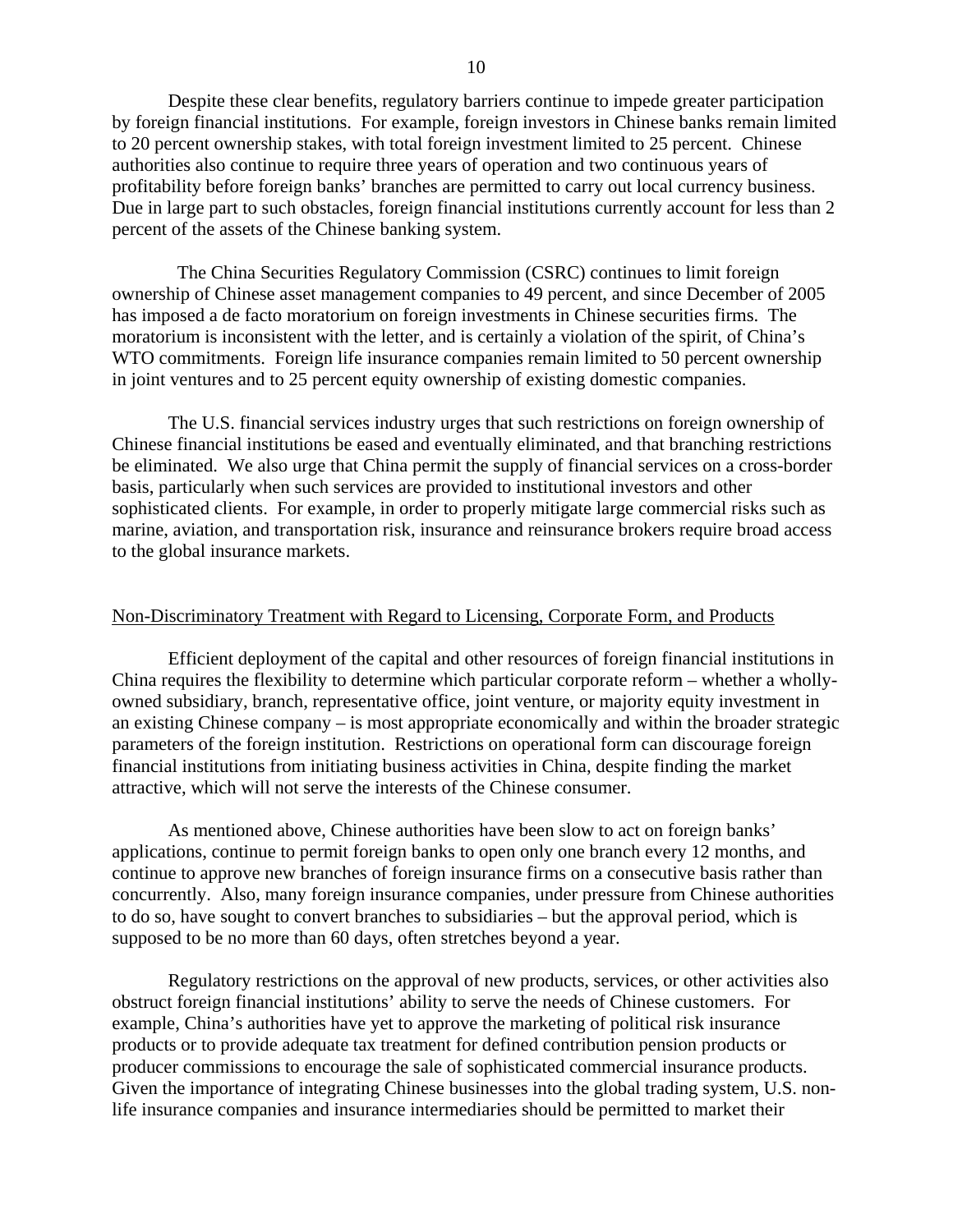international expertise and global coverage to Chinese exporters by offering political risk and other similar products. Regarding China's recently created defined contribution pension system ("enterprise annuities"), licensing procedures have not been clearly defined after two years and no U.S. company has been authorized to be a provider.

On the banking side, Chinese borrowers are prohibited from converting foreign currency loans into local currency, and local currency borrowers are not permitted to use stand-by letters of credit denominated in foreign currency. Securities firms continue to be prohibited from developing and distributing derivative products and services. The U.S. financial services industry urges that all restrictions on corporate form be eliminated and that meaningful steps be taken to expedite regulatory approval of new products and services.

### Non-Discriminatory Treatment with Regard to Regulation and Supervision

 In recent years, foreign financial institutions operating in China have been subject to special, non-prudential – and at times discriminatory – regulation and supervision. As mentioned above, regulations continue to require three years of operation and two continuous years of profitability before foreign banks' branches are permitted to carry out local currency business. Recently announced rules require foreign banks to incorporate locally with minimum capitalization of one billion yuan (\$120 million) and an additional one hundred million yuan for each branch. A portion of foreign banks' branch capital must be deposited in Chinese banks, and foreign banks remain subject to minimum interest rate rules when borrowing from Chinese banks. Most problematic, the 75 percent loan-to-deposit cap discriminates against foreign banks because their small number of branches – made worse by a slow approval process – limits foreign banks' deposit base.

China has similarly promulgated a fixed minimum capital requirement of 500 million yuan (\$50 million) for securities and asset management firms wishing to participate in joint ventures permitted under China's WTO commitments. This requirement dissuades smaller foreign entrants, reduces the overall attractiveness of the joint venture vehicle, and discourages foreign direct investment. Foreign minority-owned joint ventures are also limited to underwriting the A-shares of Chinese corporations, and to underwriting and trading government debt, corporate debt, B-shares and H-shares. Trading in A-shares – the most liquid domestic market – by foreign joint ventures is not permitted, which significantly compromises their underwriting business. Foreign entities are also restricted in many cases from trading yuan and yuan-linked products with foreign and domestic enterprises in China. Without the ability to trade local currency, any progress otherwise achieved in expanding the permitted activities of foreign securities firms is difficult to realize competitively.

 The U.S. financial services industry urges continued vigilance to ensure that foreign financial institutions receive national treatment with regard to regulatory and supervisory requirements.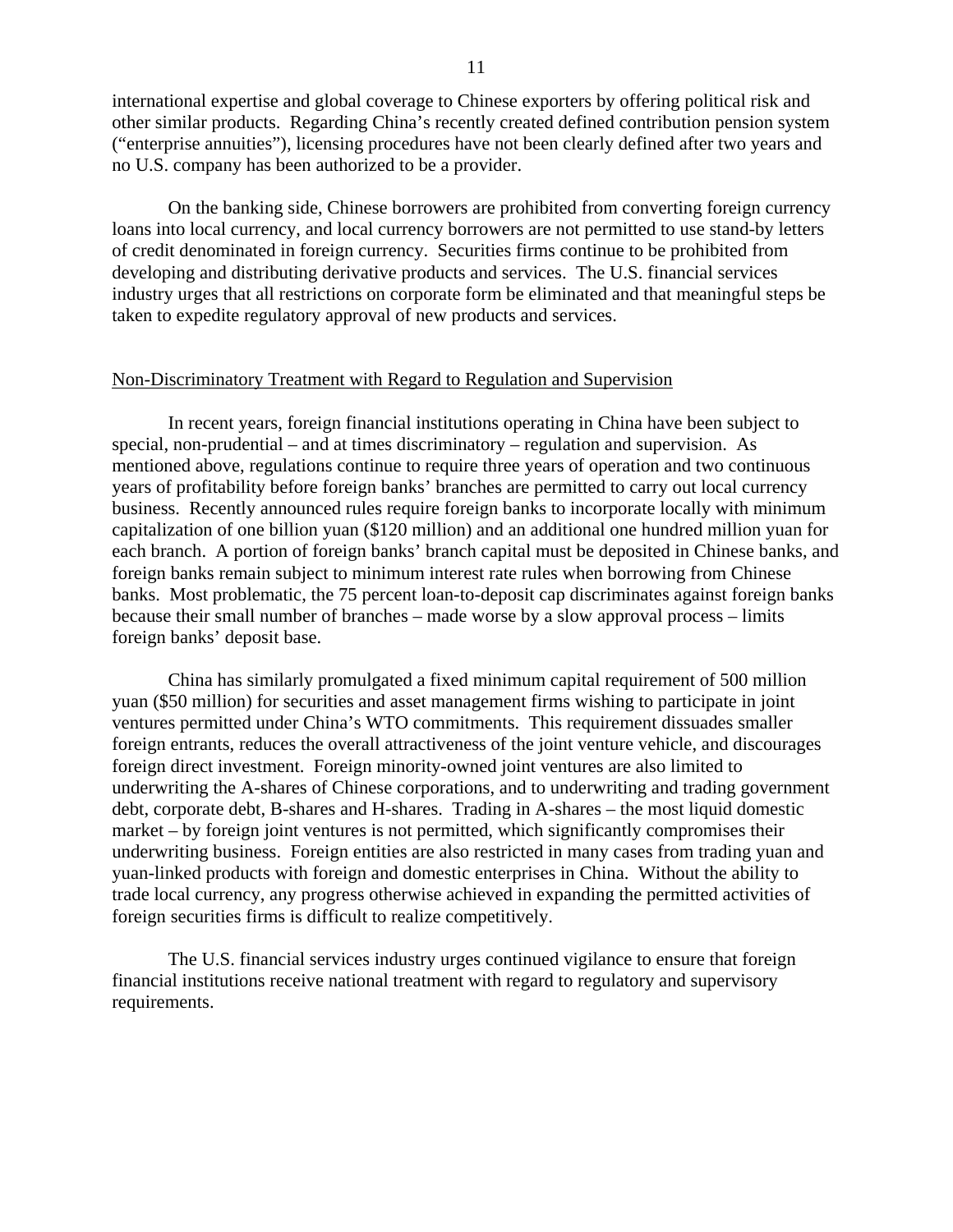Regulatory and Procedural Transparency

Related to the issue of non-discriminatory regulatory and supervisory treatment, China must also continue to make progress regarding the critical issue of regulatory and supervisory transparency. Fair and transparent regulation plays an integral role in the development of deep and liquid capital markets that attract market participants, increase efficiency, and spur economic growth and job creation. Transparency generally means that the public and industry participants have the opportunity to participate in the rule-making process, to access information about proposed rules, to question and understand the rationale behind draft rules, to have sufficient opportunity to review and comment on proposed rules, and that final rules and regulations be clearly articulated and easily understood.

Unfortunately, regulatory ambiguity continues in China and administrative procedures and the rule-making process continue to be inconsistent and unnecessarily opaque. New regulatory guidelines are too often promulgated without notice or consultation with the industry. Even when industry consultation has been sought, the response period has often been insufficient. While China has agreed to publish the laws and regulations governing financial services as its WTO accession protocol requires, it has not committed to all of the essential elements of modern regulatory transparency, including advance notice of new rules or rule changes, public comment, and the right to judicial review.

### **Other Important Issues**

 $\overline{a}$ 

### Expansion of QFII and QDII Programs

Enacted in December of 2002, the Qualified Foreign Institutional Investor (QFII) Act permits qualified foreign institutional investors to invest in the securities of Chinese companies. Qualified investors must meet various size (i.e., assets under management) and experience requirements, must invest a minimum of \$50 million, and must submit to restrictions on repatriation. Liberalization of these and other restrictions<sup>[13](#page-11-0)</sup> would encourage greater foreign portfolio investment in China – which would contribute significantly to the further development, broadening, and deepening of China's capital markets, with all of the associated benefits discussed above.

 China's Qualified Domestic Institutional Investor (QDII) program, initiated last May, allows approved financial institutions in China to make overseas portfolio investments in foreign currencies, both for themselves and on behalf of clients. The program has been slow to gather momentum, however, due to limited knowledge of the program, a lack of understanding on the part of potential investors regarding overseas investing, and comparatively low returns associated with regulatory restrictions on investments. Permitted investments are generally limited to bonds and money-market instruments. The programs success has also been hampered by restrictions on qualified investors. Broadening of the QDII program to include more investors such as insurance companies and mutual and pension funds, and expanding permitted investment

<span id="page-11-0"></span> $13$  Liberalization should include crediting the Chinese operations of global companies to account for the international experience and asset base of the parent for purposes of authorizing access to newly permitted asset classes.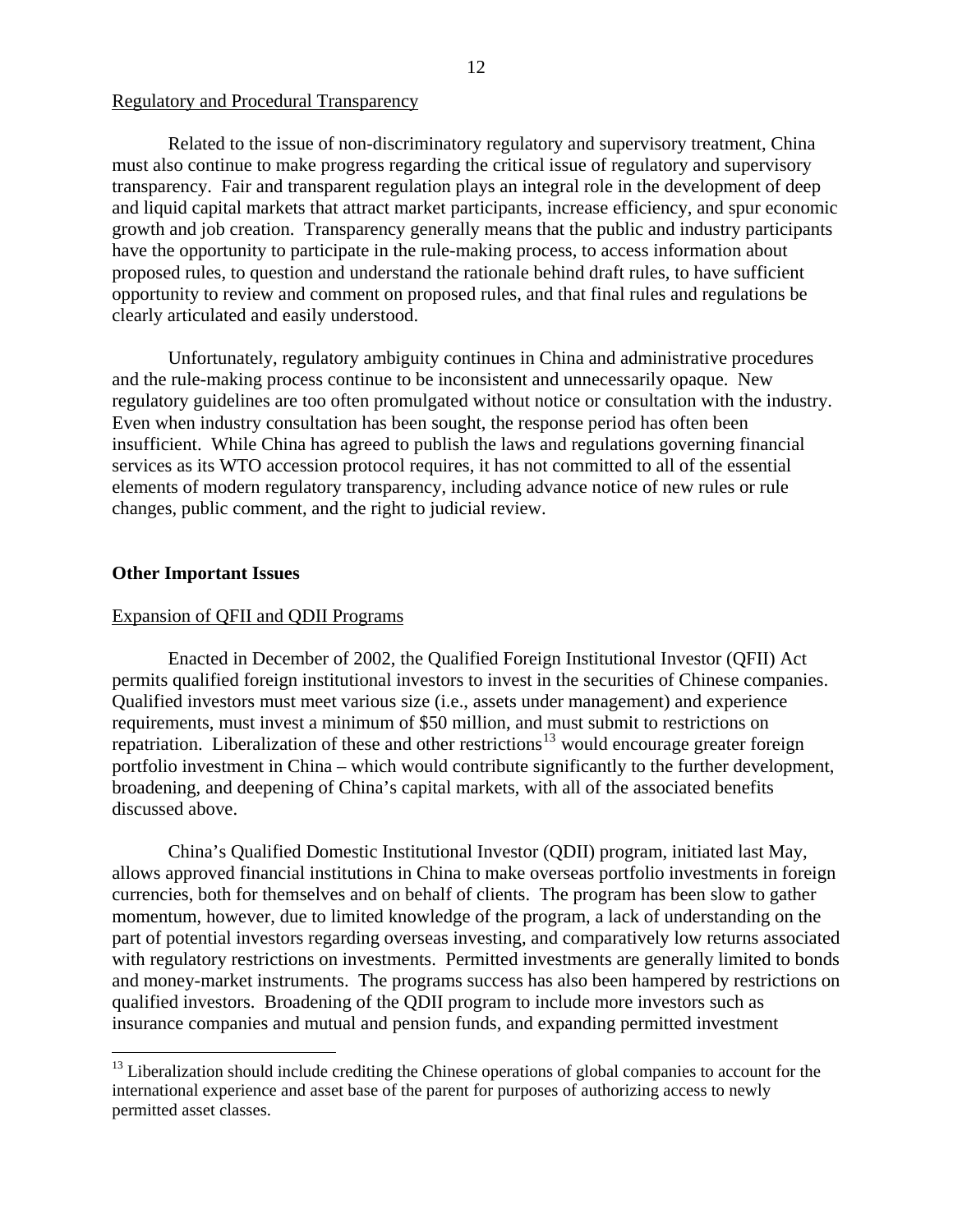alternatives to include higher-yielding instruments, would help educate Chinese institutions about overseas investing and expose them to quality research and international best practices with regard to brokerage services. It would also provide opportunities for foreign asset managers through sub-advisory or pension mandates, as well as the creation of local investment funds with an international focus.

### Private Credit Bureaus and Rating Agencies

 To meet China's stated goals of continued rapid economic growth and a more servicesbased economy more reliant on consumer demand, Chinese banks must more effectively serve the needs of small and medium-sized private companies and consumers. To successfully lend to these segments, banks must be able to assess the credit quality of borrowers and price their risks accurately. A major obstacle has been the lack of a national credit information service to provide the information necessary for banks to competently evaluate individual loan applicants.

In 2002, the Shanghai Information Office and the Shanghai branch of the People's Bank of China established the first personal credit data organization involving 15 commercial banks. Large cities such as Shanghai, Beijing, Guangzhou, Shenzhen, Chongqing, and Chengdu had repeatedly called for a reliable credit data system. Experian, one of the world's largest credit reference agencies headquartered in the United Kingdom, and currently serving as an advisor to the People's Bank of China, has estimated that the credit analysis costs of Chinese banks could drop as much as 80 percent if credit decisions were facilitated by the computerization of standardized credit performance information.

In early 2006, China's official credit management authority, the State Credit Bureau, expanded its operations to cover most of the country. But Chinese banks also need the services of independent, private consumer credit agencies. To speed their development, regulators should provide incentives for lenders and utilities to report payments histories of borrowers.

China would also benefit from greater and more reliable information on corporate borrowers, particularly small- and medium-sized businesses. The United States should work with China's financial regulators to strengthen financial reporting and auditing standards, as well as support the further development of independent, private rating agencies such as Moody's Investors Service and S&P, which at present provide only limited coverage.

### **Conclusion**

China's membership in the WTO beginning in December of 2001 was the culmination of more than 25 years of political and economic engagement by the United States. Such cooperation has broadened and deepened the relationship between our two nations, to the benefit of both. Since 2001, trade between the United States and China has more than doubled from \$121 billion to \$285 billion, exports to China have grown at five time the pace of U.S. exports to the rest of the world, and China has risen from our  $\tilde{9}^{th}$  largest export market to our  $4^{th}$  largest.

But our work to help China integrate into the global economy is not finished. Indeed, in a very real sense, only the easy part is over. As China's transition period as a new member of the